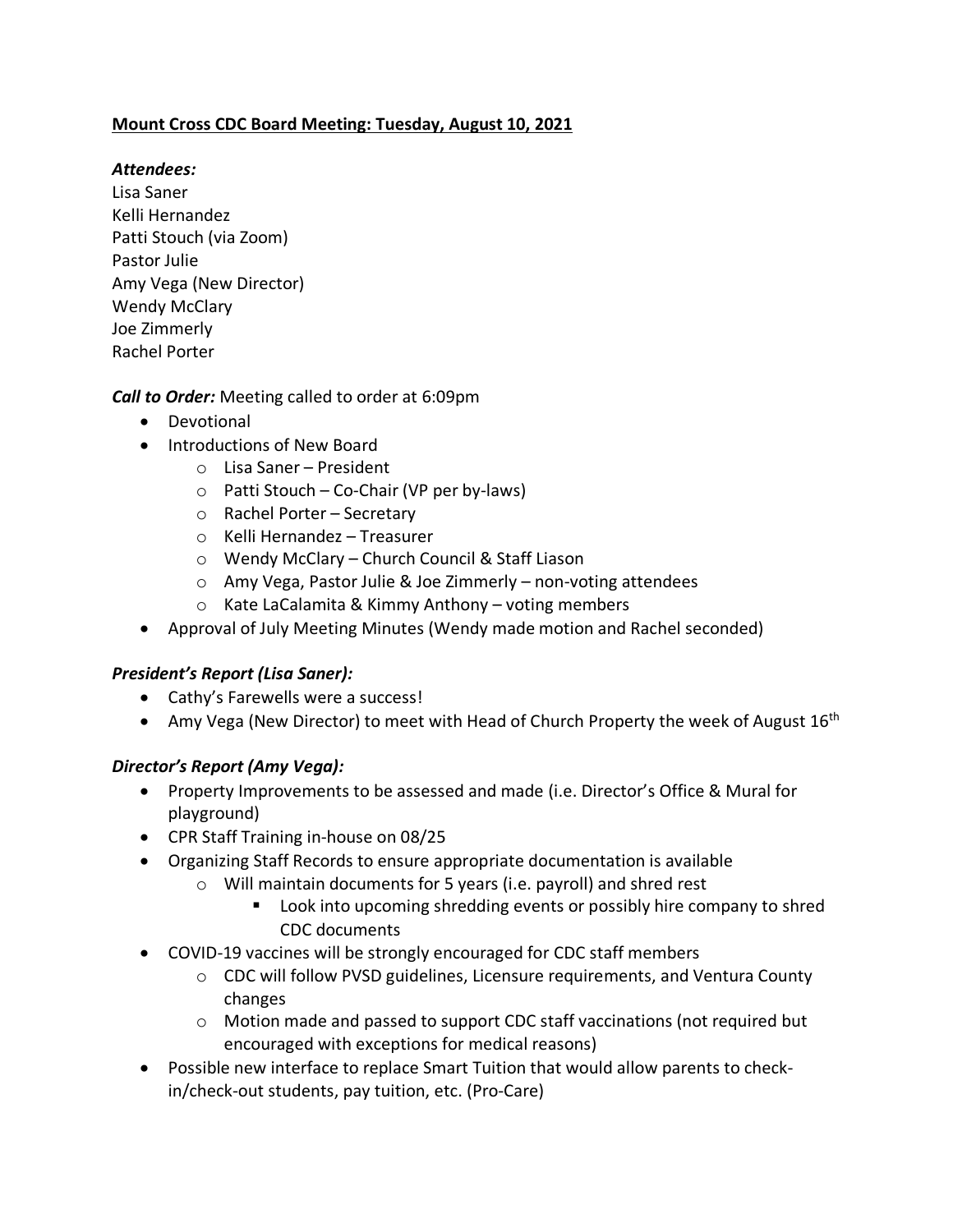$\circ$  Need to transfer/input new student information (Patti to help Amy)

## *Pastor's Report (Pastor Julie):*

- Church will hold blessing and thank you event for Cathy on August  $15<sup>th</sup>$
- Discussion of Facebook message received by prospective parent who deemed some materials "insensitive" in regard to "Indian" references
	- o Sensitivity Training for staff to be considered

### *Youth Director's Report (Joe Zimmerly):*

- VBS was a success and 17 kiddos were from the CDC (past/current students)
- Blessing for new school year will be held on Sunday, September  $9<sup>th</sup>$  and "Meet Mrs. Vega" Sunday
- Church Picnic will be held 09/12
- Stresses that communication be key between Youth Group and CDC for upcoming events

## *Financial Review (Kelli Hernandez):*

- \$17,066.12 in Operating Account as of 08/11/21
- \$20,528.02 in Money Market Account as of 08/11/21
- 74 registrants for Fall 2021
- Incorporate CDC separately from Church
	- o Need to attain separate tax ID
	- $\circ$  Discussed implications of not incorporating and will discuss with Church Council as soon as possible
		- Church will be held legally and financially liable since payrolls are combined and CDC is not operating independently
		- Strictly a business decision for both the CDC and Church; does not change combined mission
	- o Motion to move forward with incorporation was passed
- Kelly met with Tanya (former Treasurer) to transition position
	- $\circ$  Issues related to payroll being combined with the Church and how State and Federal quarterly taxes are submitted
	- o Another catalyst for getting CDC separate tax ID
	- $\circ$  Looking to automate payroll no more physical checks

### *Mount Cross Leadership Retreat Review:*

• Patti attended retreat on behalf of the CDC and stated that key point is communication and transparency between Church and CDC going forward

### *Next Meeting will be held on Tuesday, September 14, 2021 at 6pm*

### *Meeting adjourned at 7:48pm*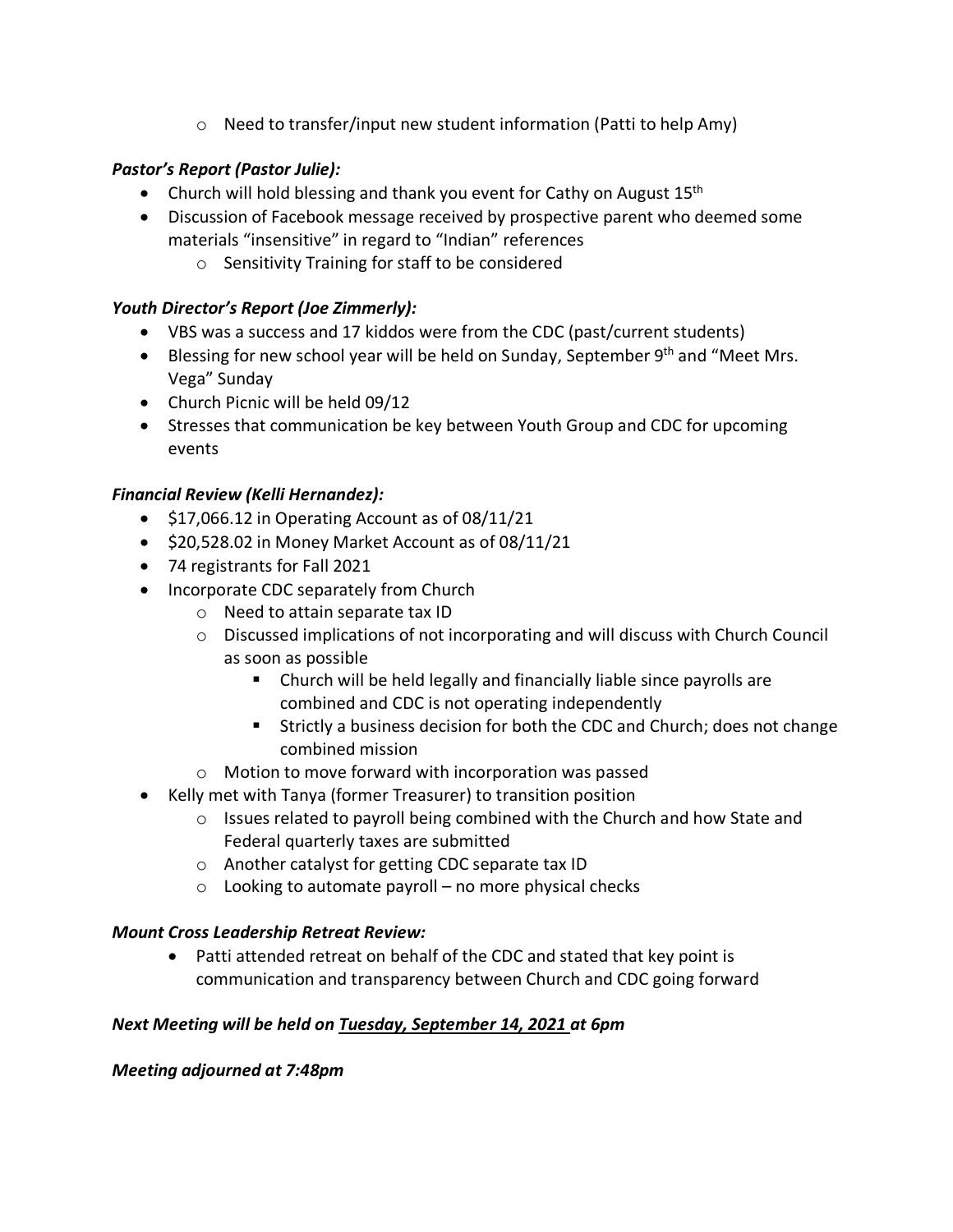## **Mount Cross CDC Board Meeting: Tuesday, September 14, 2021 (UPDATED 10/03/21)**

### *Attendees:*

Lisa Saner Kelli Hernandez Patti Stouch Pastor Julie Amy Vega (Director) Wendy McClary Joe Zimmerly Rachel Porter Kate LaCalamita

*Call to Order:* Meeting called to order at 6:09pm

- Devotional
- Approval of August Meeting Minutes (Patti made motion and all in favor)
	- o Corrections made to August meeting minutes

## *Director's Report (Amy Vega):*

- Current Enrollment: 77 enrolled students (out of possible 96 spots)
- Property Improvements starting to be made/assessed
	- o Improvements to be Made:
		- New Signage with permanent fixture
			- Patti has created options for improved logo to be used
				- o Refreshed Logo approved via email on 10/01/21
		- Outside Playground Area to be updated/replaced (i.e. playground equipment, picnic tables, create stage/music area)
	- o Improvements Completed
		- School Office Updated
		- Baby gates installed outside kitchen area looking into more permanent solution for the future (i.e. half door)
		- **Smoke Detectors replaced**
		- Window installed in the door between the art room and office
- Switch to Procare system from Smart Tuition to be implemented mid-year
	- $\circ$  Obtain 5 tablets (1 for each class + 1 for office) for Procare app features
	- $\circ$  Ease with tuition and billing
	- o Improved recordkeeping and electronic check-in/out of students, etc.
- Parent Newsletters to go out monthly beginning in September
- Joined ELEA (Evangelical Lutheran Education Association)
- Continue organizing Staff Records to ensure appropriate documentation is available and credentials are up to date
	- o All employee agreements have been signed
	- o CPR Training held with all staff except for two teachers in attendance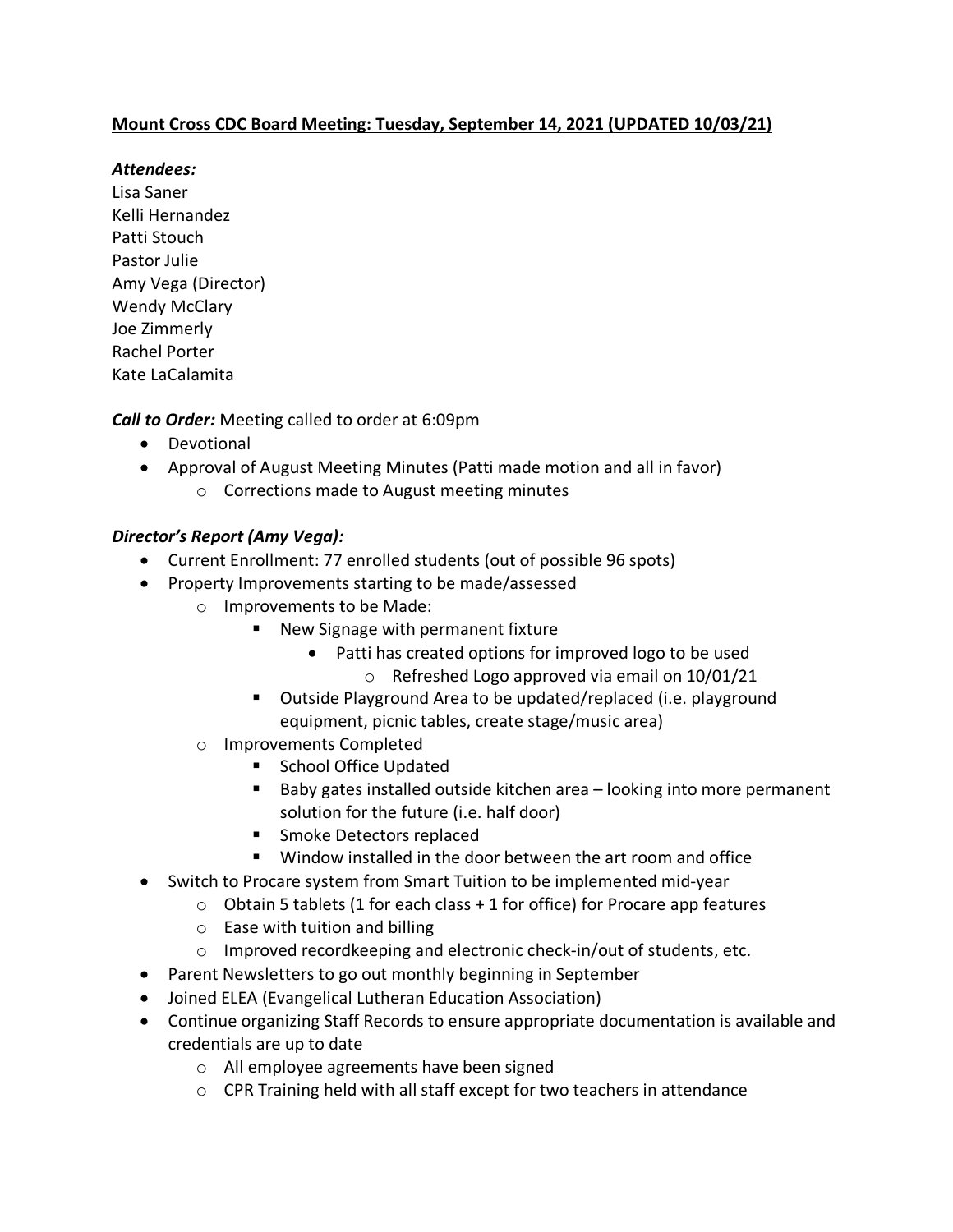- o Waivers for COVID-19 vaccines & Flip Flop (dress code)
- $\circ$  Timecards are being implemented for staff rather than paying based on sessions
- Hired Assistant Director
	- o Funds available in budget due to one teacher not returning
- Revamp CDC website hire professional company (estimate \$1,000) to update

## *Financial Review (Kelli Hernandez):*

- $\bullet$  \$25,089.15 in Operating Account as of 09/14/21
- \$20,528.37 in Money Market Account as of 09/14/21
- Difficulty reconciling July-August financials due to Quickbooks conversion; Kelli is resolving and will have a complete financial packet at the October Board meeting.
- Discussion of Teacher's Holiday Pay typically "budget dependent"
	- o Goal is to be able to pay for school holidays next school year
	- o Look at bonus in the current year as alternative based on budget

# *Pastor's Report (Pastor Julie):*

- Incredible \$10k donation from anonymous Church donor to update school playground\*\*
- First Chapel with Joe held for the school year and will continue weekly on Tuesdays & Wednesdays
- Continuing outreach from Church to Preschool families
	- o Coffee morning for parents at drop-off
	- o Baby blankets for expecting mothers at the preschool
		- Begin building inventory to hand out to families with babies
- $\bullet$  Blessing for new school year will be held on Sunday, September 19<sup>th</sup> and "Meet Mrs. Vega" Sunday
	- o Opportunity for Church to also meet the CDC Board

# *Youth Director's Report (Joe Zimmerly):*

- Trunk or Treat to be held Friday, October 29<sup>th</sup> at 5:00-6:30pm
	- o \$25 per car with 20 spots to start sign-up

# *New Business Discussed:*

- CDC Incorporation from Church Progress
	- $\circ$  Kelli, Patti & Lisa met with attorney to discuss separation requirements (cost estimated \$3k)
		- Need to shorten Mission Statement
			- Mission Statement approved via email on 09/22/21
				- o *"Mount Cross Child Development Center strives to educate young children in a safe and nurturing environment that will help prepare them to enjoy learning, care for the earth, serve others, and spread God's love in the community."*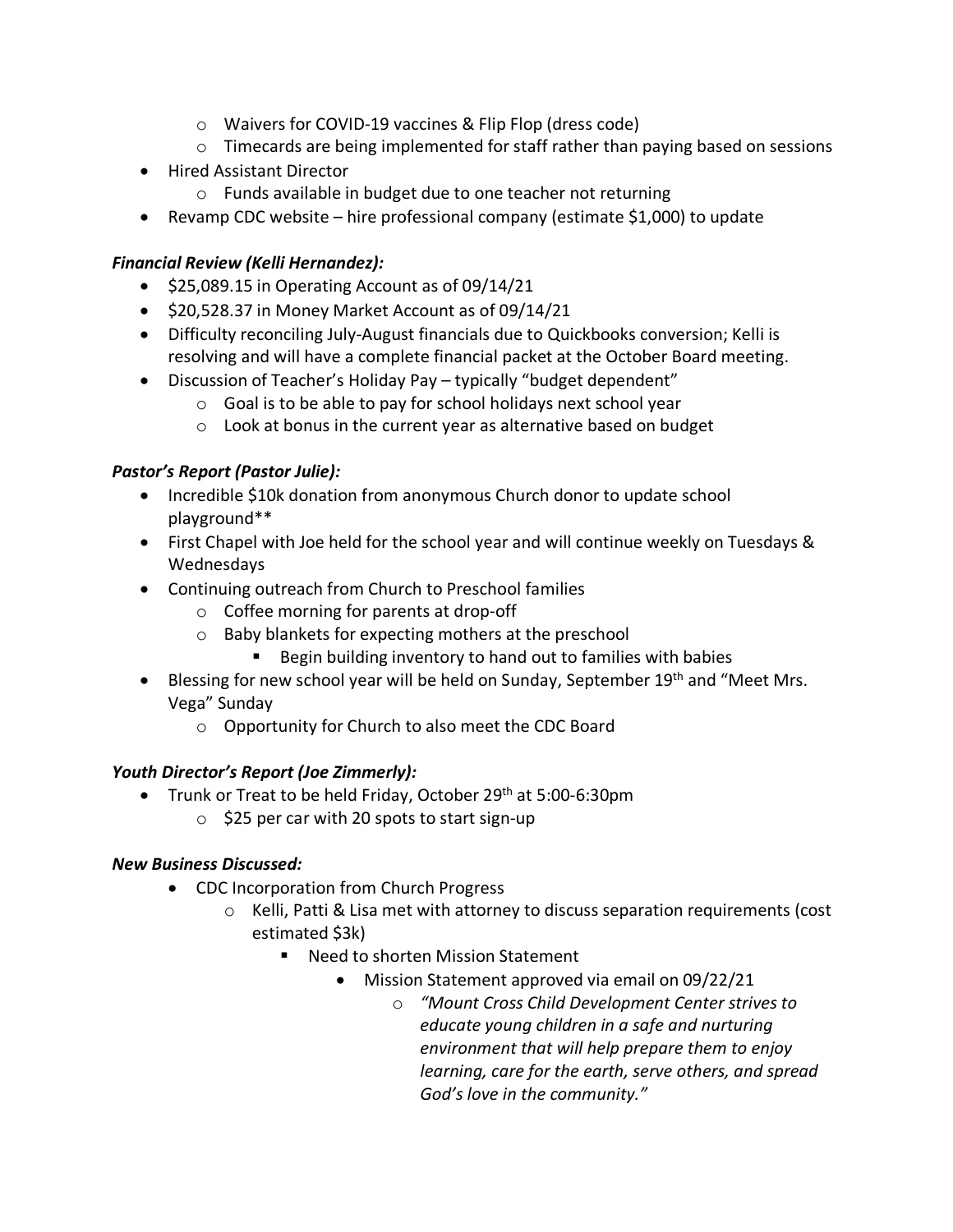- Update Handbook (use 'Redeemer' as a guide)
- New governing policies drafted
- Idea to share photos with the Church of CDC Staff and Board

#### *Next Meeting will be held on Tuesday, October 12, 2021 at 6pm*

#### *Meeting adjourned at 7:55pm*

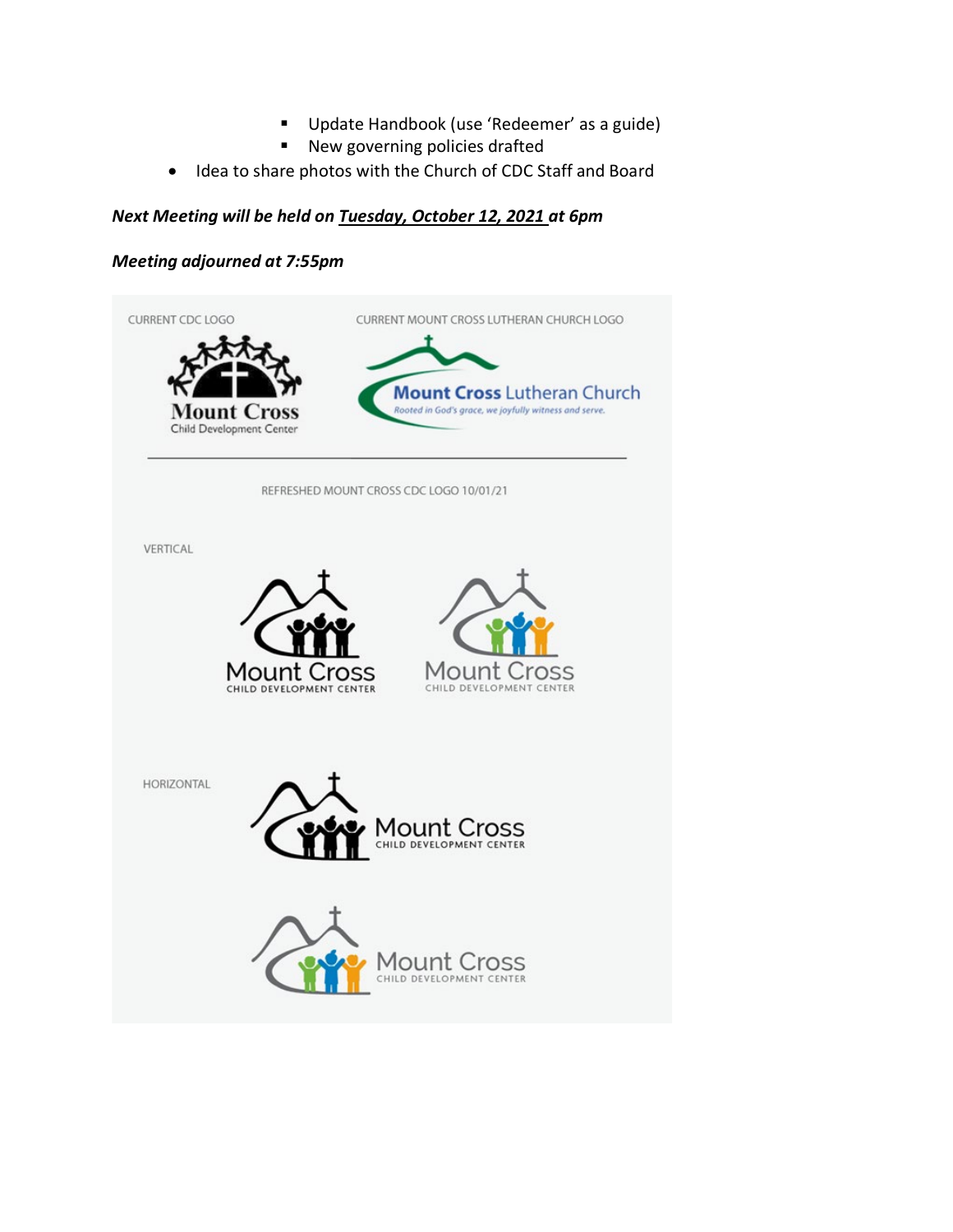### **Mount Cross CDC Board Meeting: Tuesday, October 12, 2021**

#### *Attendees::*

Kelli Hernandez Patti Stouch Pastor Julie Amy Vega (Director) Wendy McClary Joe Zimmerly Rachel Porter (via Zoom) Kate LaCalamita

#### **Not in Attendance:**

Kimmy Anthony Lisa Saner

*Call to Order:* Meeting called to order at 6:15pm

• Opening Prayer from Pastor Julie

#### *President's Report (Patti Stouch, VP filling in for Lisa Saner)*

- *Approval of Meeting Minutes*
	- o September Meeting Minutes to be approved at November meeting
	- $\circ$  Special 10/5/21 Meeting Minutes need to be updated with proposed changes and to be approved at November meeting

#### *Director's Report:*

- Church Pavilion Memo to be Sent to Staff
	- $\circ$  Pavilion is not licensed for use by the CDC and poses health and safety concern for children due to the following:
		- Not enclosed on all sides and children have accessibility to parking lot and street
		- Tables and chairs are not appropriately scaled for children's size
	- $\circ$  Other possible Lunch Bunch and Snack options include having picnics in the playground and eating in the classrooms.
- Website Revamp Proposal
	- o Approximate cost to be \$1,000 (\$50/hour for work)
	- o Donation from Church of \$800 will be put towards the cost
	- o Stand alone website that is separate from the Church
	- $\circ$  Linked to Procare (once system is implemented) which will allow for registration, direct payments, etc.
	- $\circ$  Motion to move forward with website revamp and accept proposal approved unanimously (Kelly made motion and Kate seconded)

#### *Treasurer's Report:*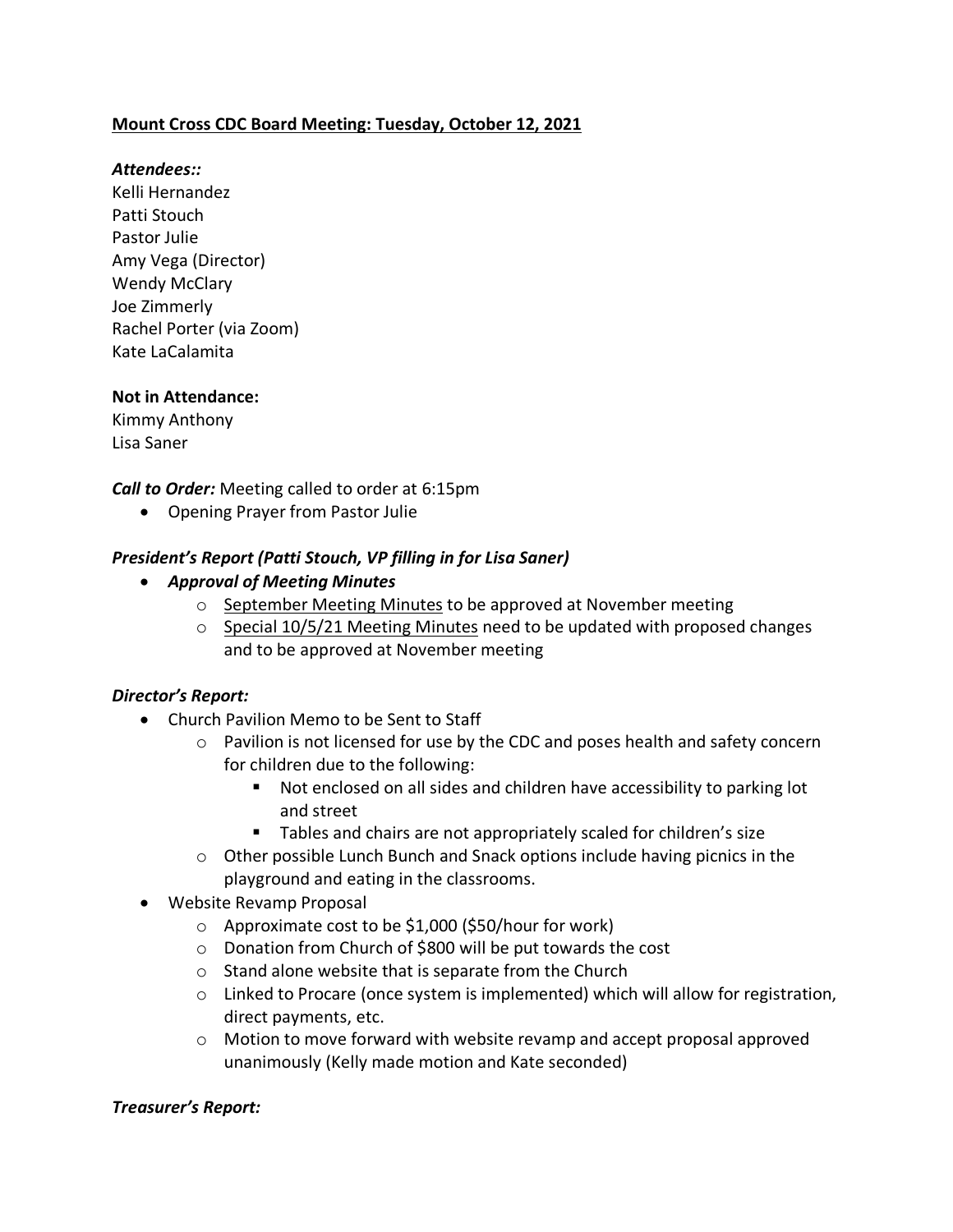- Revised operating budget to be available for November meeting
	- $\circ$  Additional expenditures for incorporation, start-up costs for beginning of the year and re-categorizing past expenses
	- o In the green for the year thus far
	- $\circ$  Long-term Goal: Gain 501(c)3 status and determine how best to deal with donations
		- Thank you notes and provide tax deduction letters

## *Pastor's Report:*

• Pastor Julie held exit interview with Angie Strong (last day October, 8, 2021)

# *Youth Director's Report:*

- Chapel has been held with preschoolers every week (Tuesdays and Wednesdays) from 11:10-11:25am
	- o Theme is God's Creatures and focuses on God's amazing creations
	- o Pastor Julie and Joe have a weekly rotation
	- $\circ$  No Chapel on 10/19 10/20 as both will be away at a conference
- Trunk or Treat to be held Friday, October 29, 2021
	- o Update emails to reflect that \$25 per cost is a fundraiser and proceeds will be split between church and school
	- o Currently 12 cars signed up
- Advent Wreath Event on November 28<sup>th</sup> at 4:00-5:30pm (\$10 suggested donation per family)

# *Additional Business:*

- Licensing Issue and obtaining credits for teachers
	- $\circ$  Determine way to financially support teachers (i.e. cover costs for obtaining needed credits)
	- $\circ$  Look at what funds are able to be provided once November Budget is determined
- Wendy created first baby blanket for our CDC expectant families
- Need to obtain business credit card for Amy & CDC, preferably Costco card but having trouble obtaining due to not being incorporated
- Reminder that all communication is to remain confidential
	- $\circ$  Look into Basecamp program to improve communication and access to relevant information amongst Board.
	- o Patti to look into setting up
- Kate drafted Scholarship Request Letters/Applications for families in financial need/help with tuition
	- o Determine criteria and what financial support will need to be provided
- Future fundraising ideas?
	- o Nothing Bundt Cakes dropped off fundraising information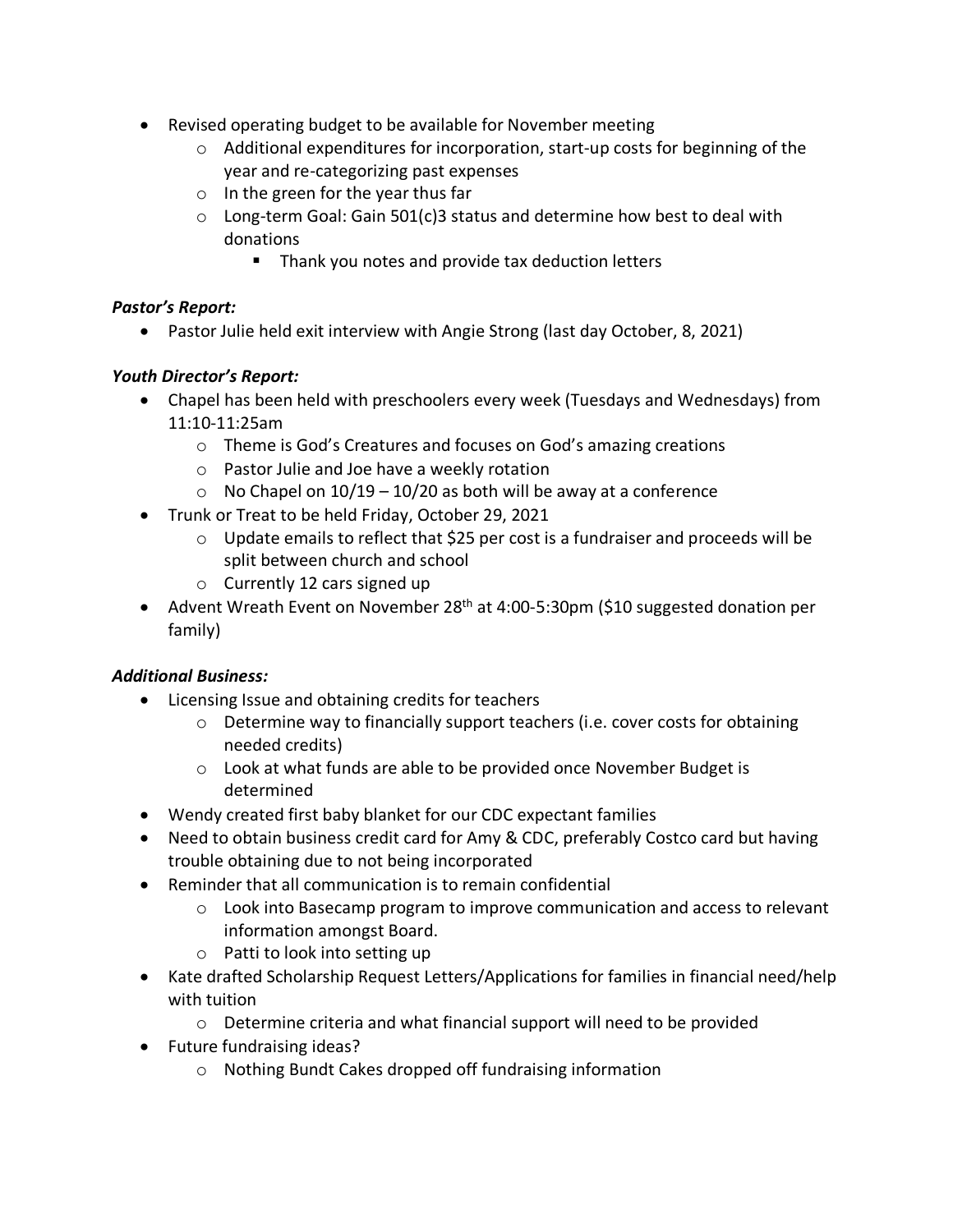*Next Meeting will be held on Tuesday, November 9, 2021 at 6pm* 

*Meeting adjourned at 8:18pm*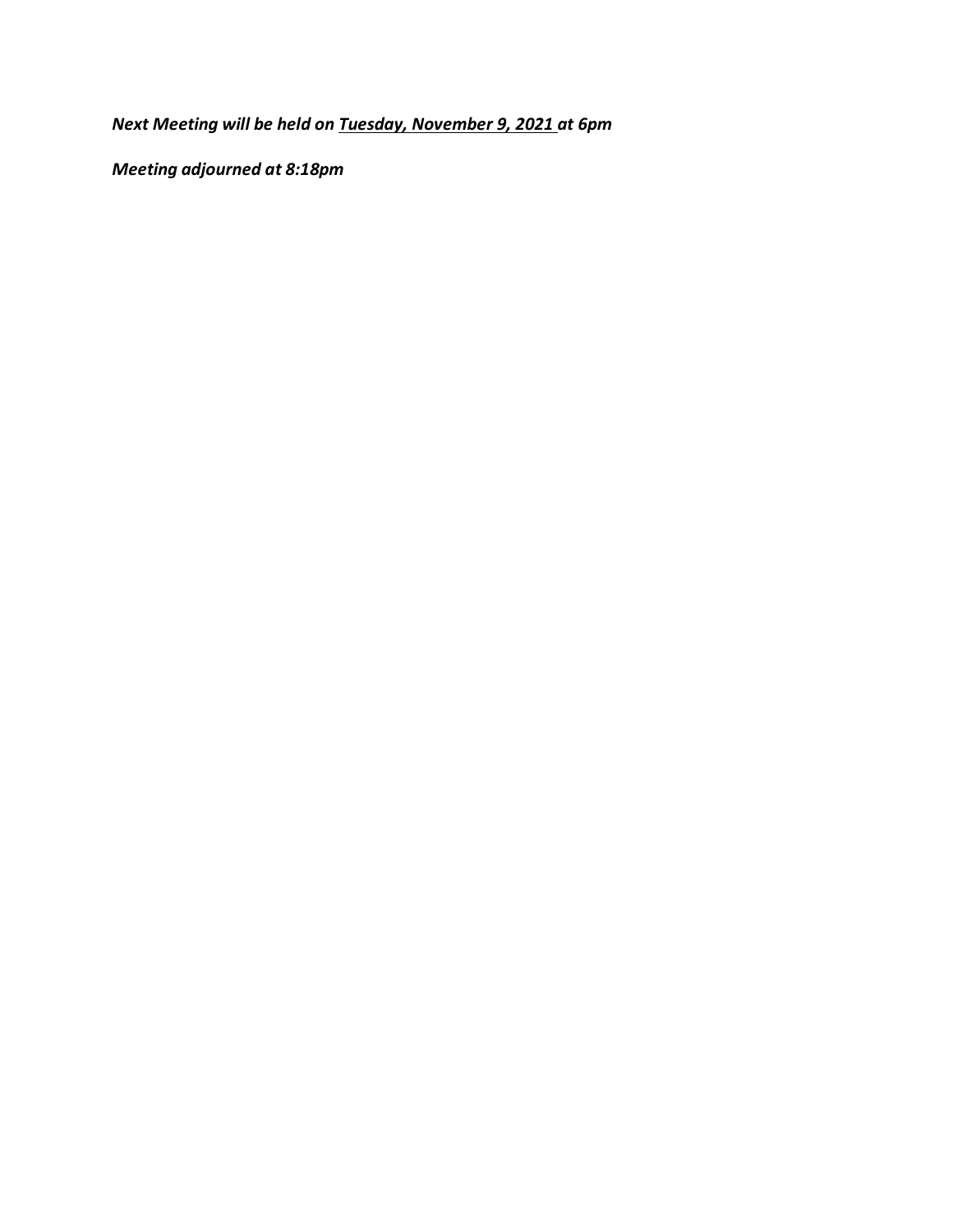## **Mount Cross CDC Board Meeting: Tuesday, November 9, 2021**

## *Attendees:*

Lisa Saner Kelli Hernandez Patti Stouch Pastor Julie Amy Vega (Director) Wendy McClary Joe Zimmerly Rachel Porter (left early at 8:15pm) Kate LaCalmita

*Call to Order:* Meeting called to order at approximately 6:00pm

### *Approval of October Meeting Minutes:*

- $\circ$  Approval of October 5<sup>th</sup> Meeting Minutes (Kate motioned; Kelly seconded unanimously approved)
- $\circ$  Approval of Special October 12<sup>th</sup> Meeting Minutes (Wendy motioned; Kate seconded unanimously approved)

### *CDC Special Consultation - Safety Issues Review (Amy Vega & Renee):*

- $\circ$  Amy's Advisor from Moorpark College (Renee) reviewed the CDC campus and provided an overview of concerns and actions that need to be taken in order to be in compliance with licensing (see 'Notes on Safety Issues for Mount Cross' below)
- $\circ$  Renee is a Childcare Licensing Consultant that was hired by the CDC
	- Renee was given access to all staff records for review
	- Renee is not associated with the Licensing Board

### *President's Report (Lisa Saner)*

- $\circ$  Resignation of Kimmy Anthony and discussion of new "parent" member, Jennifer Mesick (daughter is in D-K class)
	- Due to incorporation process, new board member will not officially join board until incorporation of CDC is complete
	- New board member will be classified as a "Non-voting, Stand-In" member in the meantime and allowed to attend future meetings (Rachel motioned; Kelli seconded; unanimously approved
- $\circ$  Basecamp Tutorial (Patti Stouch)
	- Everyone is very happy with new system implemented and will continue to use Basecamp for communication and storage/archives

### *Treasurer's Report (Kelli Hernandez)*

o Review and Sign Incorporation Documents (see 'Minutes of the First Meeting of the Board of Mount Cross Child Development Center' document)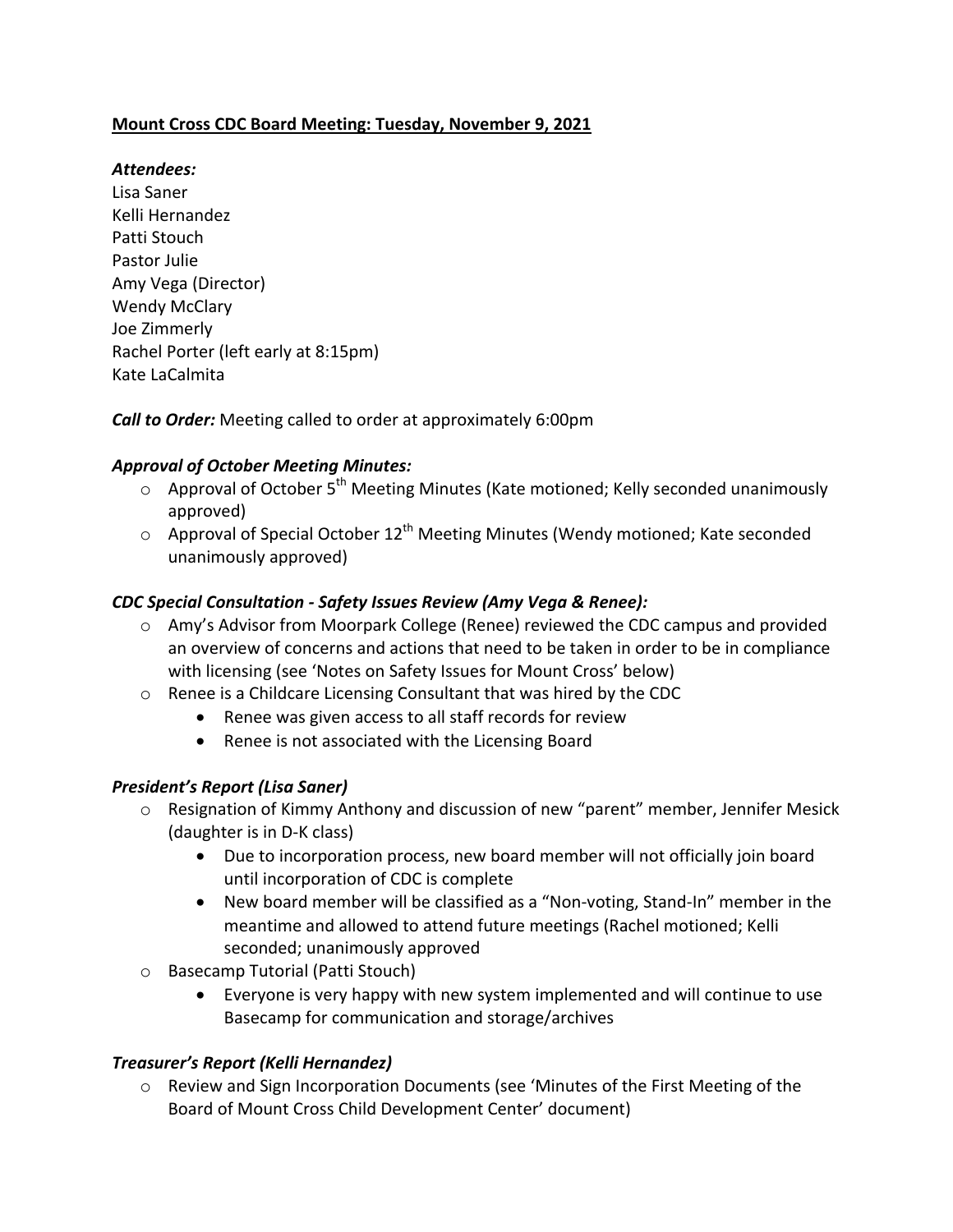## \*\*Special Meeting on November 16, 2021 (7:00pm via Zoom) to Discuss the Following:

- General Safety and COVID Protocol/Response revisions
- 2022-2023 CDC Program
- Tuition Assistance Policy

#### *Motions Voted/Approved:*

- 1. Approve new board member, Jennifer Mesick (Rachel motioned; Kelli seconded; unanimously approved)
- 2. Adopt revised FY 21/22 Budget (Rachel motioned; Wendy seconded; unanimously approved)

*Next* 'Special' Meeting will be held on Tuesday, November 16, 2021 at 7:30 pm via Zoom

*Meeting adjourned at approximately 9:30pm*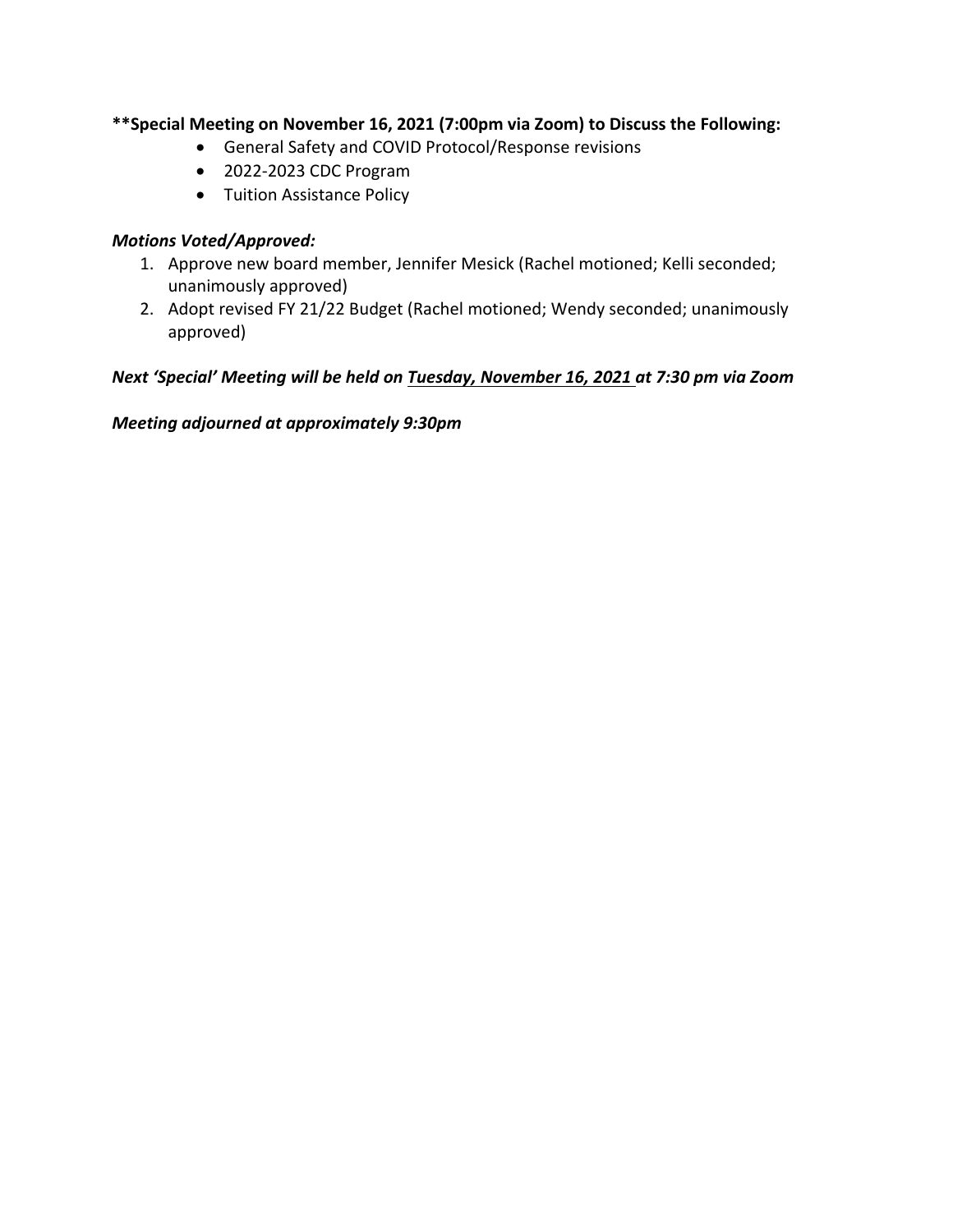#### *Notes on Safety Issues for Mount Cross (from Renee)*

- **► ART ROOM:** either children can not go in there OR it needs to be totally cleaned out. There are containers of all sizes way above the children's head and if there were an earthquake all the items would fall on the children. Very cluttered.
- **► MUSIC ROOM:** not licensed yet children have used it every day. If you want to use it on a regular basis it needs to be part of the square footage for the center. Chairs and tables would need to be stored safely, and the piano would need to be secured. This would be an easy fix and the preschool could use the room.
- **Fans** in rooms need to be out of the reach of children a child could easily climb up to where they are and stick their finger in one. (I know this probably might be a mute issue now that it is getting cooler, but in the future this needs to be looked at).
- $\triangleright$  In classrooms, anything that is above the children's heads and is not locked down needs to be stored somewhere else. Cabinets need to have closures on them that can't open up easily.
- $\triangleright$  Classrooms need to have monthly fire drills and quarterly earthquake drills. All teachers need to be trained and know what to do in an emergency. All children need to do drills in the classrooms so that they understand what to do. Fire safety should also be discussed, and role play for emergencies would be important. Books can also be introduced into the classroom on both of these topics.
- $\triangleright$  Move heavy books and heavy objects down from high to low shelves.
- $\triangleright$  Secure and latch filing cabinet and secure cabinets with safety latches (this is important when napping children in the rooms).
- $\triangleright$  Secure any aquariums, computers, DVD players, etc.
- $\triangleright$  Make provisions for securing rolling portable items such as pianos and refrigerators.
- $\triangleright$  **Check escape route in the center** is the play yard the safest place for the children to go if you have an earthquake or fire? Maybe an area in the parking lot might work better and would be safer for them. You would need to make sure that you have safety cones handy if needed close by.
- **PLAYGROUND:** play equipment on yard needs to be either totally refinished or replaced.
- $\triangleright$  Areas in the play yard need to be addressed where the children's safety might be a concern.
- $\triangleright$  Store other emergency supplies as flashlights, blue trash bags, a radio, water and food, children's emergency supplies in Ziploc bags, heavy gloves and tools in a secure metal container OUTSIDE the classrooms in an area that can be accessed in an earthquake.
- $\triangleright$  By the classroom doors keep a container with blue trash bags, crow bar, heavy gloves and a flashlight.
- $\triangleright$  All staff must have 12 units of ECE in order to be left alone with the children or to be able to sub in the classroom. They must have the 4 classes that the CCCLD mandates.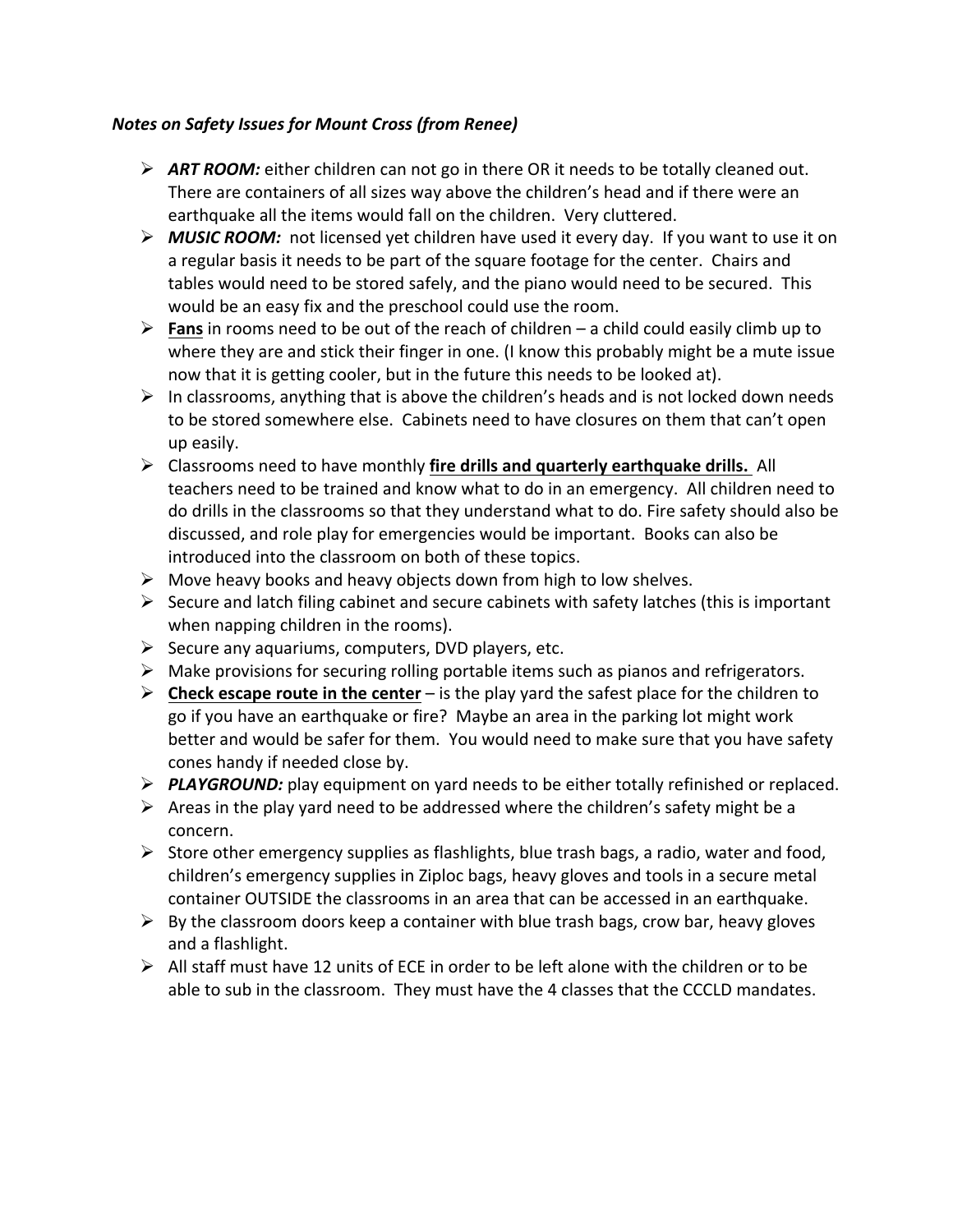#### Balance Sheet

As of October 31, 2021

|                                        | <b>TOTAL</b> |
|----------------------------------------|--------------|
| <b>ASSETS</b>                          |              |
| <b>Current Assets</b>                  |              |
| <b>Bank Accounts</b>                   |              |
| Pacific Western Bank MM                | 20,526.65    |
| Pacific Western Bank Operating         | 26,606.65    |
| <b>Total Bank Accounts</b>             | \$47,133.30  |
| <b>Total Current Assets</b>            | \$47,133.30  |
| <b>TOTAL ASSETS</b>                    | \$47,133.30  |
| <b>LIABILITIES AND EQUITY</b>          |              |
| Liabilities                            |              |
| <b>Current Liabilities</b>             |              |
| <b>Other Current Liabilities</b>       |              |
| Due to                                 | 3,169.04     |
| <b>Payroll Liabilities</b>             | 0.00         |
| CA PIT / SDI                           | $-234.02$    |
| Federal Taxes (941/944)                | $-1,777.91$  |
| <b>Total Payroll Liabilities</b>       | $-2,011.93$  |
| <b>Total Other Current Liabilities</b> | \$1,157.11   |
| <b>Total Current Liabilities</b>       | \$1,157.11   |
| <b>Total Liabilities</b>               | \$1,157.11   |
| Equity                                 |              |
| Opening Bal Equity                     | 121,597.87   |
| <b>Retained Earnings</b>               | $-88,536.25$ |
| Net Revenue                            | 12,914.57    |
| <b>Total Equity</b>                    | \$45,976.19  |
| <b>TOTAL LIABILITIES AND EQUITY</b>    | \$47,133.30  |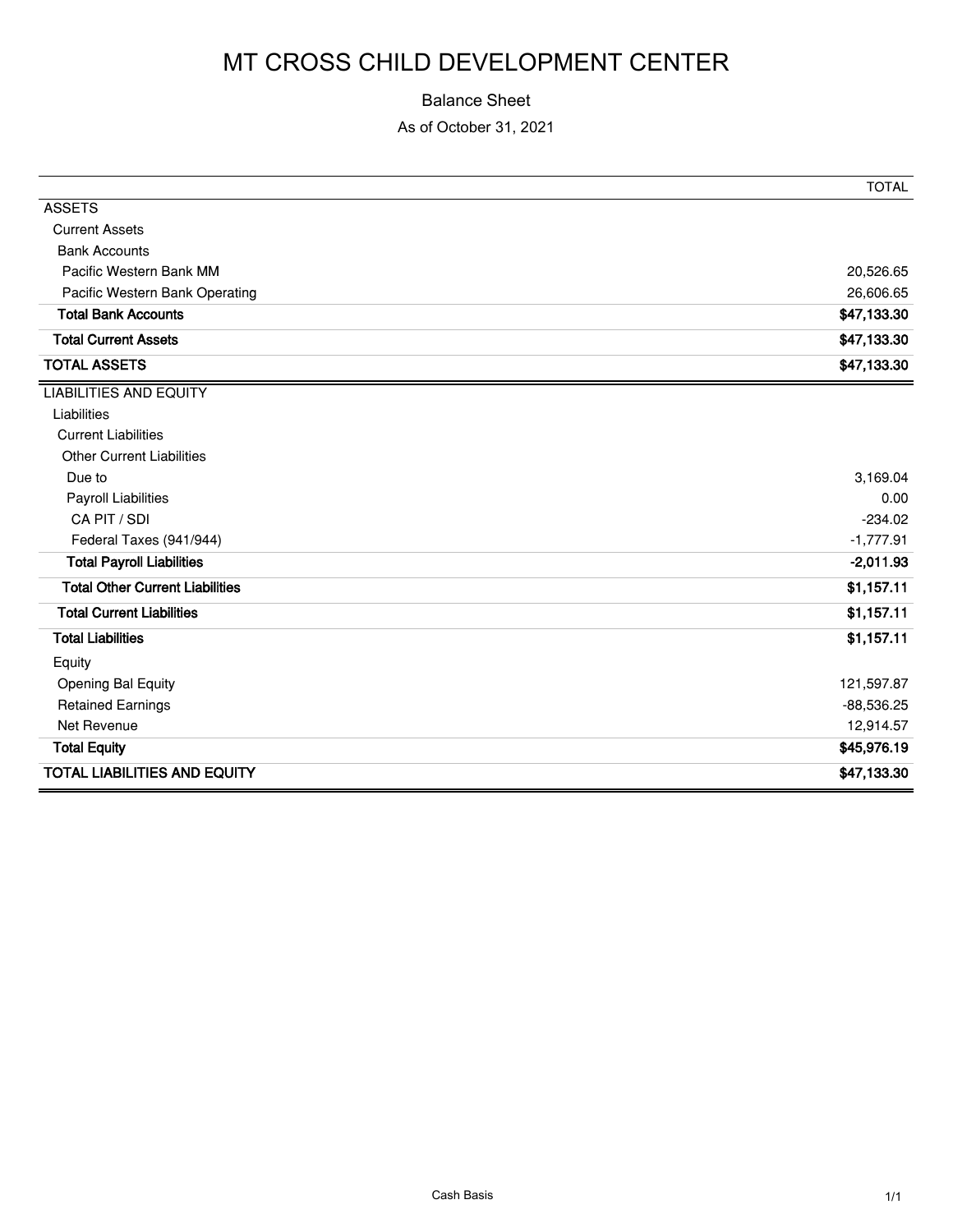Profit & Loss

October 2021

|                                | TOTAL       |
|--------------------------------|-------------|
| Revenue                        |             |
| Donations                      | 11,520.00   |
| <b>Emergency Kit</b>           | 90.00       |
| <b>Grants Received</b>         | 457.00      |
| <b>Registration Fees</b>       | 150.00      |
| Tuition- Fall/Spring           | 30,704.10   |
| <b>Total Revenue</b>           | \$42,921.10 |
| <b>GROSS PROFIT</b>            | \$42,921.10 |
| Expenditures                   |             |
| Advertisement                  | 116.37      |
| <b>Bank Service Charges</b>    | 0.10        |
| <b>CPR Certification</b>       | 95.00       |
| Dues and Subscriptions         | 387.84      |
| <b>Facility Use</b>            | 1,450.00    |
| Insurance                      |             |
| Liability Insurance            | 249.00      |
| <b>Workers Comp</b>            | 616.00      |
| <b>Total Insurance</b>         | 865.00      |
| Licenses & Fees                | 484.00      |
| Payroll Expenses               |             |
| Payroll Processing Fees        | 74.48       |
| Payroll Tax Expense            | 142.65      |
| <b>Taxes</b>                   | 1,655.46    |
| Wages                          | 21,697.90   |
| <b>Total Payroll Expenses</b>  | 23,570.49   |
| <b>Professional Fees</b>       |             |
| Accounting                     | 600.00      |
| Legal Fees                     | 2,849.00    |
| <b>Total Professional Fees</b> | 3,449.00    |
| Program Expense                | 455.00      |
| Repairs                        |             |
| <b>Building Repairs</b>        | 500.00      |
| <b>Total Repairs</b>           | 500.00      |
| Supplies                       |             |
| <b>CDC Center Supplies</b>     | 2,178.51    |
| Consummable                    | 228.60      |
| Food                           | 159.85      |
| Office                         | 533.78      |
| <b>Total Supplies</b>          | 3,100.74    |
| Telephone                      | 50.00       |
| <b>Total Expenditures</b>      | \$34,523.54 |
| NET OPERATING REVENUE          | \$8,397.56  |
| Other Revenue                  |             |
| Interest Income                | 0.28        |
| Other Income                   | 366.95      |
| <b>Total Other Revenue</b>     | \$367.23    |
|                                |             |
| NET OTHER REVENUE              | \$367.23    |
| NET REVENUE                    | \$8,764.79  |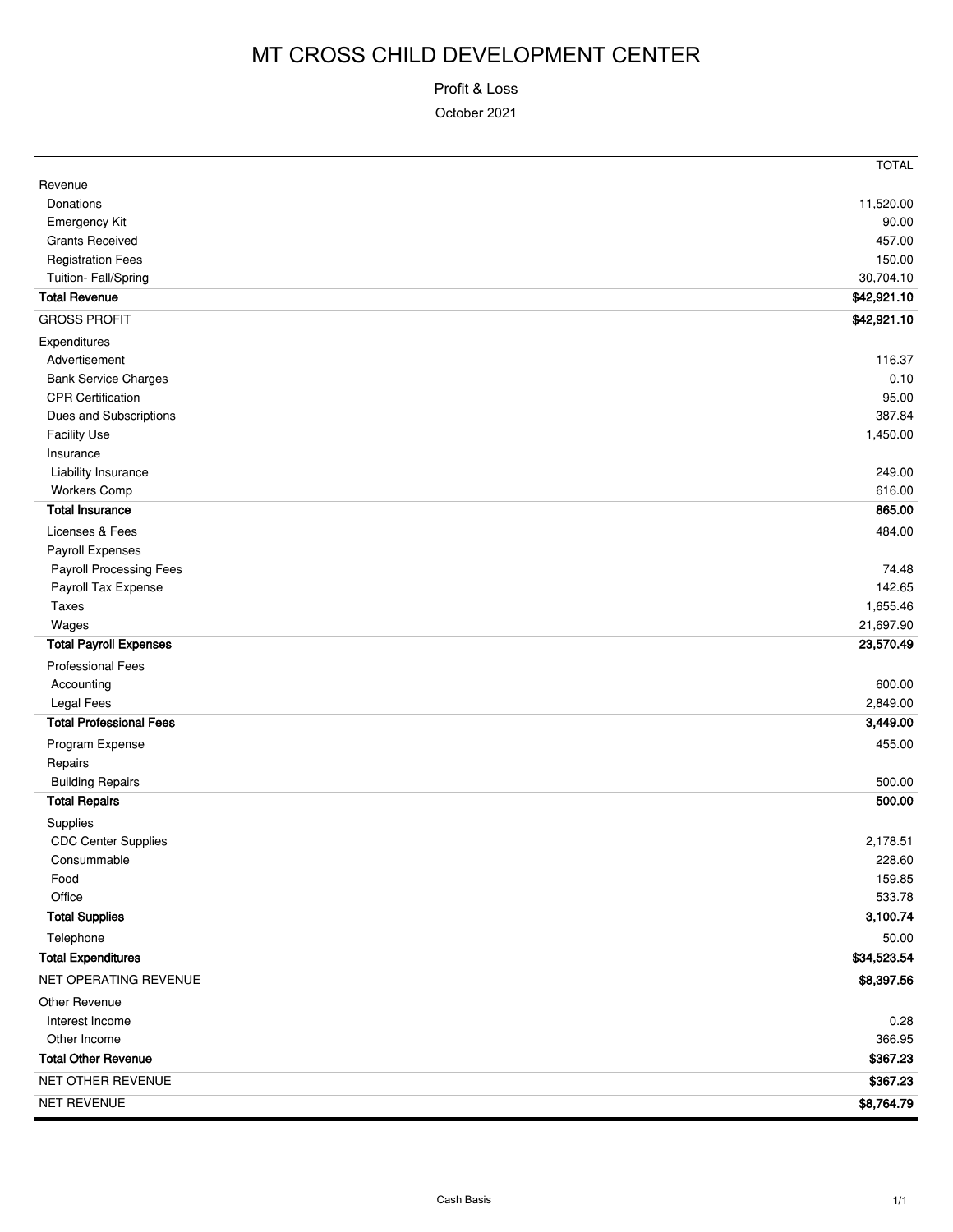## **\*SPECIAL MEETING\* Mount Cross CDC Board Meeting: Tuesday, November 16, 2021**

#### *Attendees (via Zoom):*

Lisa Saner Kelli Hernandez Patti Stouch Pastor Julie Amy Vega (Director) Wendy McClary Joe Zimmerly Rachel Porter Kate LaCalmita

*Call to Order:* Meeting called to order at 7:33pm

## *CDC Board Discussion (Lisa Saner):*

- 1. **Tuition Assistance/Scholarship Program** (Kate)
	- Reviewed drafted application for program
		- $\circ$  Based on funding availability and on-going application (no deadline)
		- $\circ$  Applications will only be reviewed and approved by CDC Director and Treasurer
	- Motion made to approve Tuition Assistance program application and review committee consisting of CDC Director and Treasurer – motion made by Kelly, seconded by Patti, unanimously approved

### **2. Disaster Preparedness & COVID Response Protocol** (Amy)

- No current disaster preparedness manual/policy created; need to create manual
	- o Amy will touch base with CLU contacts regarding manual template
	- o Rachel to help review; Amy and Rachel to meet in early December to discuss
	- o Need to have plans in place for active shooter, earthquake, bodily injuries, fires, etc.
	- o Consult with Camarillo Police and Fire Departments
- Amy found map of the school with shut off switches Patti will update map
- Review at December 2021 meeting (long-term goal to be completed in the next two months)

### **3. 2022-2023 School Hours Extension & Church Donation Increase** (Kelli)

- Discussed extending 2022-2023 school hours from 7:30am-3:30pm with 3 possible options:
	- 1. Class Instruction: 8:30-11:30am
	- 2. Lunch Bunch: through 1:30pm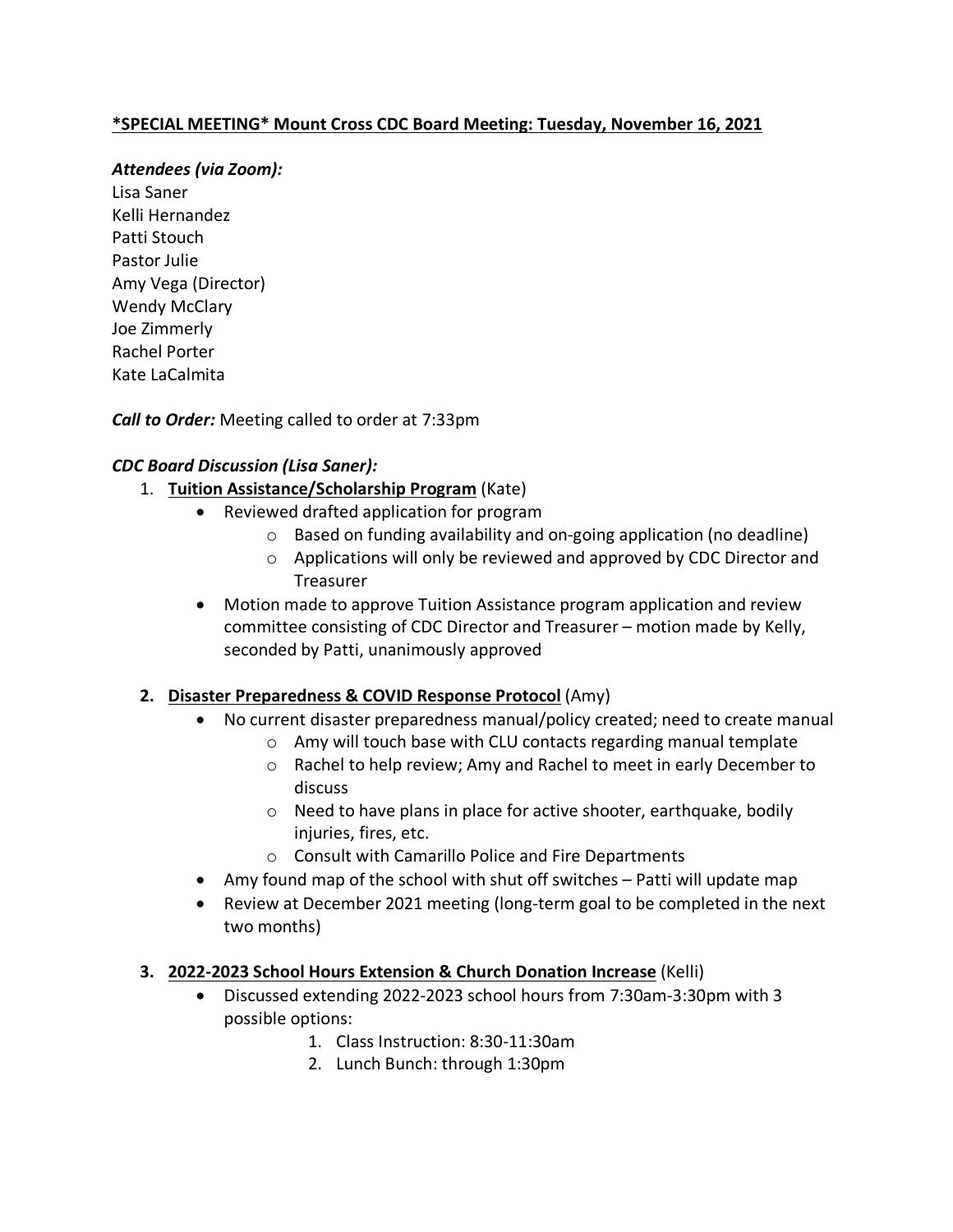- 3. Additional afternoon care: through 3:30pm (require nap/rest time)
	- a. Nap mats will need to be purchased; can sleep up to 11 students in the Young 3's classroom
- 4. Early drop-off available beginning at 7:30am with any of the above options
- o Motion made by Kelli to increase 2022-2023 school hours beginning at 7:30am through 3:30pm; Wendy seconded; unanimously approved
- Increase facility usage fee paid to Church during 2022-2023 school year; currently pay \$2200
	- o Discussed possible basis for increase certain amount paid per enrolled child; increase relative to increase in tuition revenue
	- $\circ$  Motion made by Kelli to increase current facility usage fee by amount of increase in tuition revenue for the 2022-2023 school year; Kate seconded; unanimously approved
- CDC will license the Parish Life Center (PLC) for use but will not use past 1:30pm
	- o PLC will be used "as is" and no additional furniture or changes will be made
	- $\circ$  Patti made motion to proceed with licensure of Parish Life Center by CDC; Kelly seconded; unanimously approved

# **4. 2022-2023 Tuition Rates**

• Discussion to be continued at December 2021 meeting

# *Motions Voted/Approved:*

- 1. Approve Tuition Assistance application and review process (Kelly motioned; Patti seconded; unanimously approved)
- 2. Approve to extend the 2022-2023 school day from 7:30am to 3:30pm (Kelly motioned; Wendy seconded; unanimously approved)
- 3. Approve increase in facility usage fee (paid to Church) relative to increase in tuition revenue increase for the 2022-2023 school year (Kelly motioned, Kate seconded, unanimously approved)
- 4. Approve CDC licensing of Parish Life Center and CDC use, as is (Patti motioned; Kelly seconded; unanimously approved)

# *Next Meeting will be held on Tuesday, December 14, 2021 at 6pm*

# *Meeting adjourned at 9:24pm*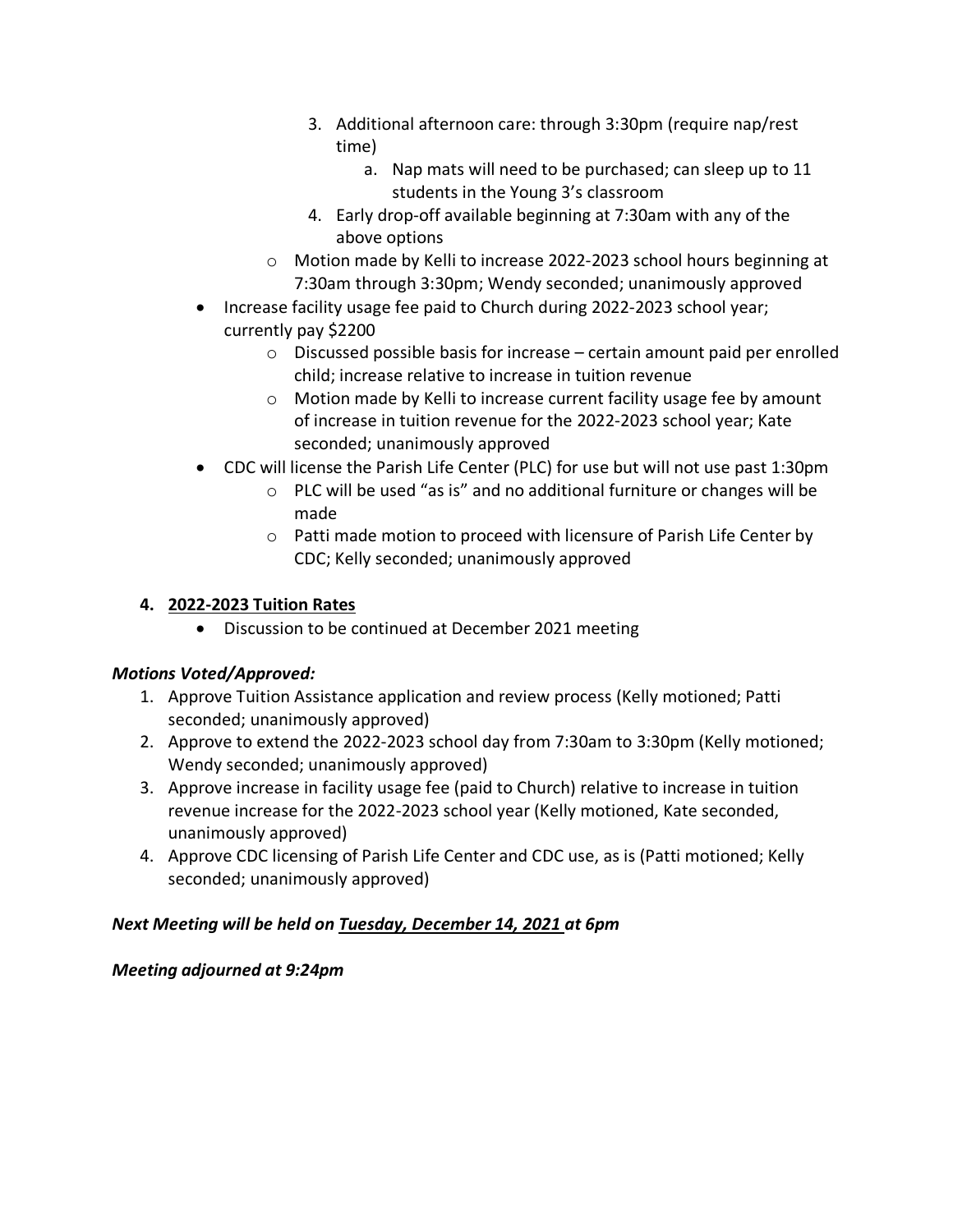#### **Mount Cross CDC Board Meeting: Tuesday, December 14, 2021**

#### *Attendees:*

Lisa Saner Kelli Hernandez Patti Stouch Pastor Julie Amy Vega (Director) Wendy McClary Joe Zimmerly Kate LaCalmita *\*\*Absent:* Rachel Porter

**Call to Order:** Meeting called to order at approximately 6:47pm

#### *Approval of November Meeting Minutes:*

- $\circ$  Approval of November 9<sup>th</sup> Meeting Minutes (Patti motioned; Wendy seconded unanimously approved); Approval pending following changes:
	- Clarification that Renee is a childcare licensing consultant and has had access to all of the CDC staff records; Renee is not associated with the licensing board
	- Renee was hired by the CDC in a consulting capacity
- $\circ$  Approval of Special November 12<sup>th</sup> Meeting Minutes (Patti motioned; Wendy seconded unanimously approved)

#### *President's Report (Lisa Saner)*

- o New Board Member, Jennifer Mesick
	- Will be a board member following incorporation but is invited to the February 2022 meeting
	- Her daughter, Penny, will be attending Mount Cross another year, therefore she is willing to be on the Board for two consecutive years as an officer.

#### *Director's Report (Amy Vega)*

- o Attendance Review and new students signing up in January 2022
- $\circ$  Lockdown Drill scheduled for this week (12/14-12/17)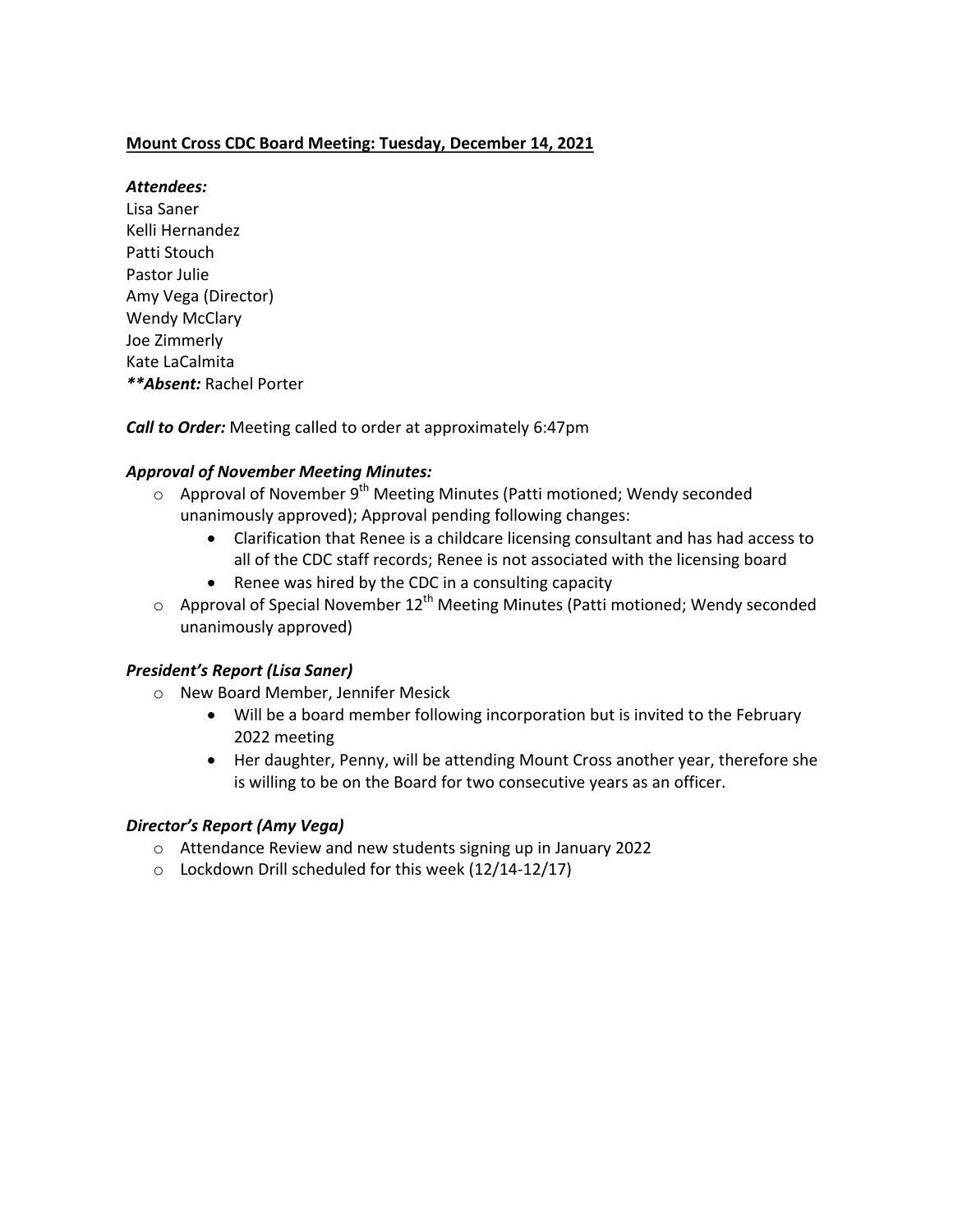- o Yoga Mama will be starting in January 2022
- o Procare Updates
	- Everything has been uploaded and is working; tutorials are been provided to staff
	- Tracking Log-Ins
	- Currently have 5 tablets one for each classroom and one for the office
	- Need Wi-Fi enhancements in order to reach playground area
		- $\circ$  Need to email Church about Wi-Fi
	- Need to continue using Smart Tuition until CDC has merchant account with Procare
		- $\circ$  Determine if Smart Tuition has been paid?
- $\circ$  CDC Website Update: Amy has been meeting with the Website designer and it will go live soon
	- Publish tuition rates on the website
	- Market early drop-off as FREE
- $\circ$  Disaster Preparedness Booklet is nearly complete and ready for review
- o Community Outreach:
	- Movie Night ('Elf') with Church was a success
	- Planning a Parent's Night Out in the future possibly Valentine's Day
	- Future Parent's Night Out Ideas for Holidays (i.e. Parent's Night Wrapping, Parent's Night Shopping, etc)
- CDC School Projects/Property Updates:
	- No complaints or issues regarding children eating lunch in the classrooms
	- Cleaned out white shed and moved Disaster Kits to the shed along with costumes
	- Working on cleaning out larger shed
	- Took down fans
	- Called pest control regarding gophers
	- Reviewed teacher/staff Time Off requests
- o Employee Handbook Review/Updates
	- Special Meeting held and reviewed handbook thoroughly
	- Same Holidays for Part-time and Full-Time employees (prorated based on hours worked though)
	- CA Law requires 24 hours of Sick Leave
	- Previously all employees received the following paid leave for holidays:
		- $\circ$  Thanksgiving week, two weeks for Christmas break, Easter week, plus 9 additional days off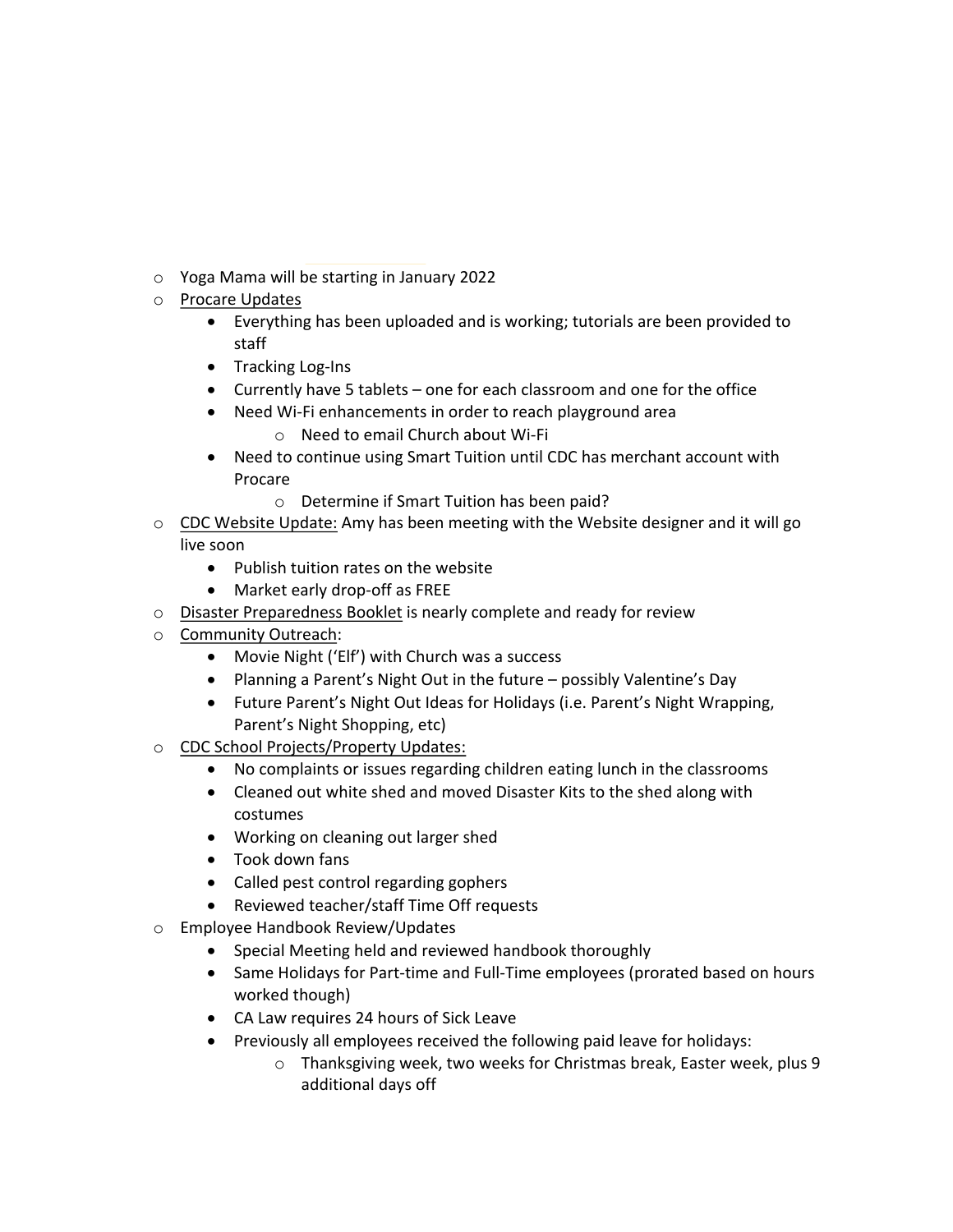- New Holiday Paid Schedule will be implemented as follows:
	- $\circ$  10 days of PTO plus 9 specified holidays
- Incentives Needed: Pay for training when school is closed and other ways to work/get additional pay when school is closed  $-$  need to brainstorm ideas
- Send draft of Employee Handbook to lawyer ASAP to get an estimate of cost

#### *Treasurer's Report (Kelli Hernandez)*

- $\circ$  Financials Review (see attached) approximately \$1500 net income
- o Holiday Bonuses for Staff:
	- No information regarding prior years bonuses given
	- Call it a "gift" rather than bonus to imply even amount across all employees separate check from normal payroll and include "Merry Christmas" in the memo
	- Voted to approve holiday gift to staff motion made by Kelli, Wendy seconded; unanimously approved
- $\circ$  Tuition Rates 2022-2023 discussion postponed until 12/22 in order to hold over Zoom and share information on computers more easily

#### *Youth Director's Report (Joe Zimmerly)*

- $\circ$  Christmas Gifts for Parents:
	- Attempting to record a Christmas song to send to the parents
	- May replace with cute Christmas pictures
- $\circ$  Seen an increase in participation in Church events from CDC families

#### *Church Council Report:*

- $\circ$  Council approved extended CDC schedule for 2022-2023 and licensing of the Parish Life Center for CDC usage
	- Amy working to get Parish Life Center (PLC) licensed
	- Amy will begin asking current staff about interest in extended hours next year
- $\circ$  Council voted to keep Facility Usage flat fee
- $\circ$  Questions whether Amy should be attending the Church Council meetings on a regular basis while the school and Church continue to build upon their relationship

#### \*\*Meeting Times for 2022: Switch to Zoom for January and February meetings and begin at **7:30pm\*\***

#### **\*\*Special Meeting on December 22, 2021 (7:30pm via Zoom) to Discuss the Following:**

• 2022-2023 CDC Program and Tuition Rates

#### *Motions Voted/Approved:*

1. Approve holiday bonus for staff (Kelli motioned; Wendy seconded; unanimously approved)

#### *Meeting adjourned at approximately 8:50pm*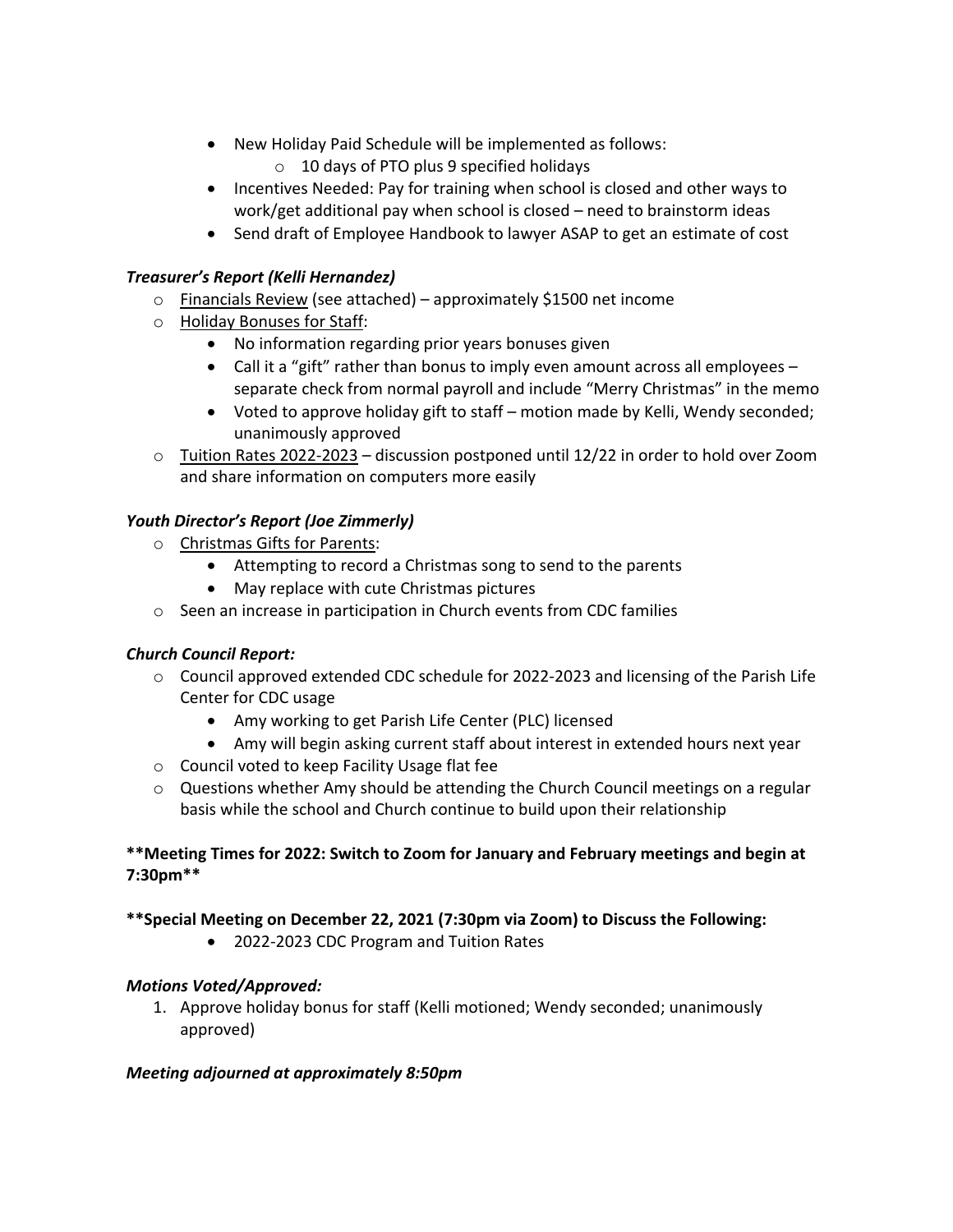#### Balance Sheet

#### As of November 30, 2021

|                                        | <b>TOTAL</b> |
|----------------------------------------|--------------|
| <b>ASSETS</b>                          |              |
| <b>Current Assets</b>                  |              |
| <b>Bank Accounts</b>                   |              |
| Pacific Western Bank MM                | 20,529.05    |
| Pacific Western Bank Operating         | 29,085.93    |
| <b>Total Bank Accounts</b>             | \$49,614.98  |
| <b>Total Current Assets</b>            | \$49,614.98  |
| <b>TOTAL ASSETS</b>                    | \$49,614.98  |
| <b>LIABILITIES AND EQUITY</b>          |              |
| Liabilities                            |              |
| <b>Current Liabilities</b>             |              |
| <b>Other Current Liabilities</b>       |              |
| Due to                                 | 4,093.62     |
| <b>Payroll Liabilities</b>             | $-161.25$    |
| CA PIT / SDI                           | $-234.02$    |
| Federal Taxes (941/944)                | $-1,900.77$  |
| <b>Total Payroll Liabilities</b>       | $-2,296.04$  |
| <b>Total Other Current Liabilities</b> | \$1,797.58   |
| <b>Total Current Liabilities</b>       | \$1,797.58   |
| <b>Total Liabilities</b>               | \$1,797.58   |
| Equity                                 |              |
| Opening Bal Equity                     | 121,597.87   |
| <b>Retained Earnings</b>               | $-88,536.25$ |
| Net Revenue                            | 14,755.78    |
| <b>Total Equity</b>                    | \$47,817.40  |
| <b>TOTAL LIABILITIES AND EQUITY</b>    | \$49,614.98  |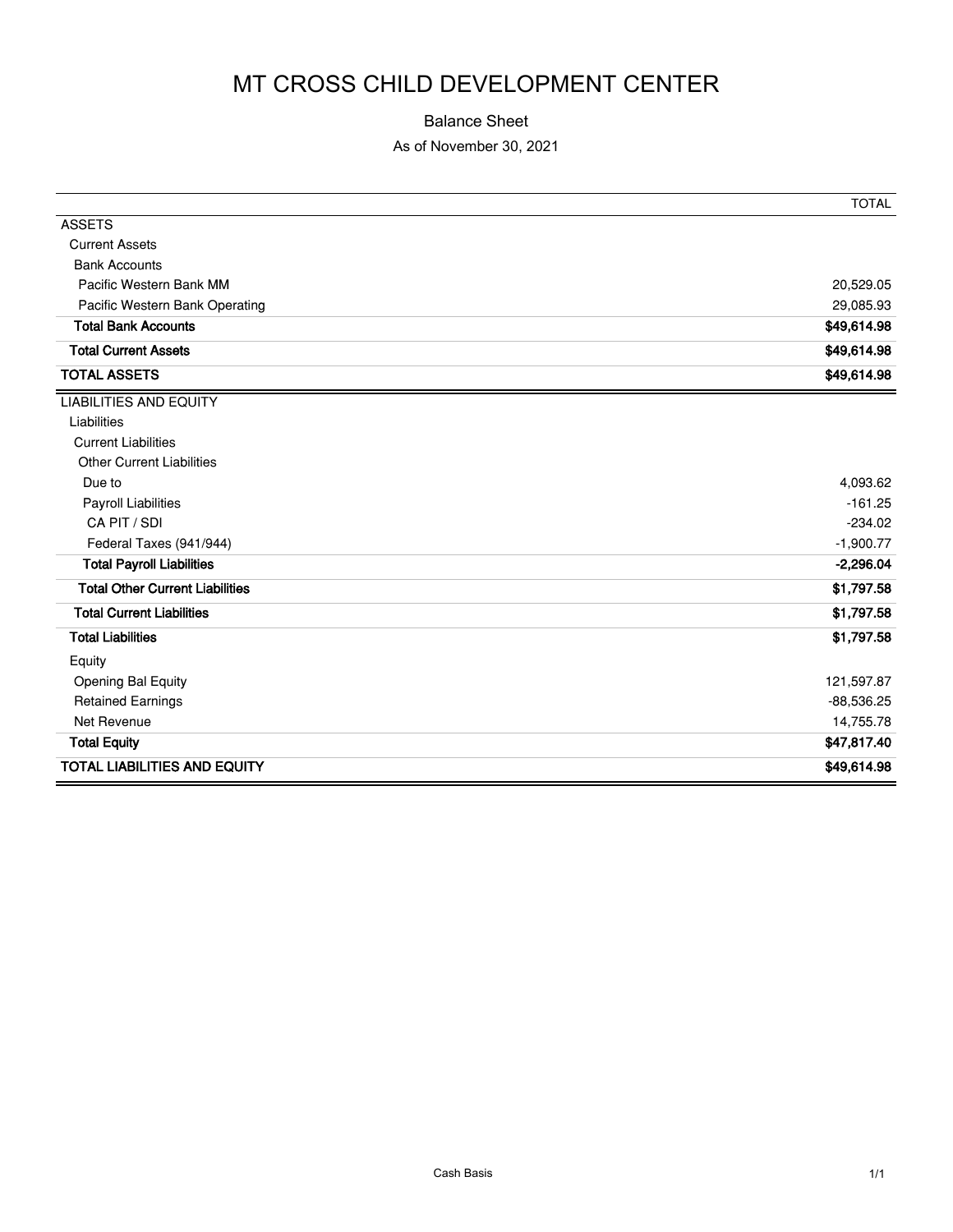#### Profit & Loss

November 2021

|                                 | <b>TOTAL</b> |
|---------------------------------|--------------|
| Revenue                         |              |
| <b>Emergency Kit</b>            | 80.00        |
| Lunch Bunch                     | 740.00       |
| <b>Registration Fees</b>        | 300.00       |
| Tuition- Fall/Spring            | 30,770.00    |
| <b>Total Revenue</b>            | \$31,890.00  |
| Cost of Goods Sold              |              |
| Purchase Emergency Kit          | 195.73       |
| <b>Total Cost of Goods Sold</b> | \$195.73     |
| <b>GROSS PROFIT</b>             | \$31,694.27  |
| Expenditures                    |              |
| <b>Facility Use</b>             | 1,450.00     |
| Insurance                       |              |
| Liability Insurance             | 249.00       |
| <b>Workers Comp</b>             | 616.00       |
| <b>Total Insurance</b>          | 865.00       |
| Licenses & Fees                 | 222.00       |
| <b>Outside Services</b>         |              |
| Treasurer                       | 600.00       |
| <b>Total Outside Services</b>   | 600.00       |
| Payroll Expenses                |              |
| Taxes                           | 1,505.19     |
| Wages                           | 19,675.70    |
| <b>Total Payroll Expenses</b>   | 21,180.89    |
| ProCare                         | 810.45       |
| <b>Professional Fees</b>        |              |
| Consulting                      | 875.00       |
| <b>Legal Fees</b>               | 2,042.00     |
| <b>Total Professional Fees</b>  | 2,917.00     |
| Reimbursements                  | 179.00       |
| Supplies                        |              |
| <b>CDC Center Supplies</b>      | 929.27       |
| Consummable                     | 631.78       |
| Food                            | 294.85       |
| <b>Total Supplies</b>           | 1,855.90     |
| Telephone                       | 50.00        |
| <b>Total Expenditures</b>       | \$30,130.24  |
| NET OPERATING REVENUE           | \$1,564.03   |
| <b>Other Revenue</b>            |              |
| Interest Income                 | 2.66         |
| <b>Total Other Revenue</b>      | \$2.66       |
| NET OTHER REVENUE               | \$2.66       |
| NET REVENUE                     | \$1,566.69   |